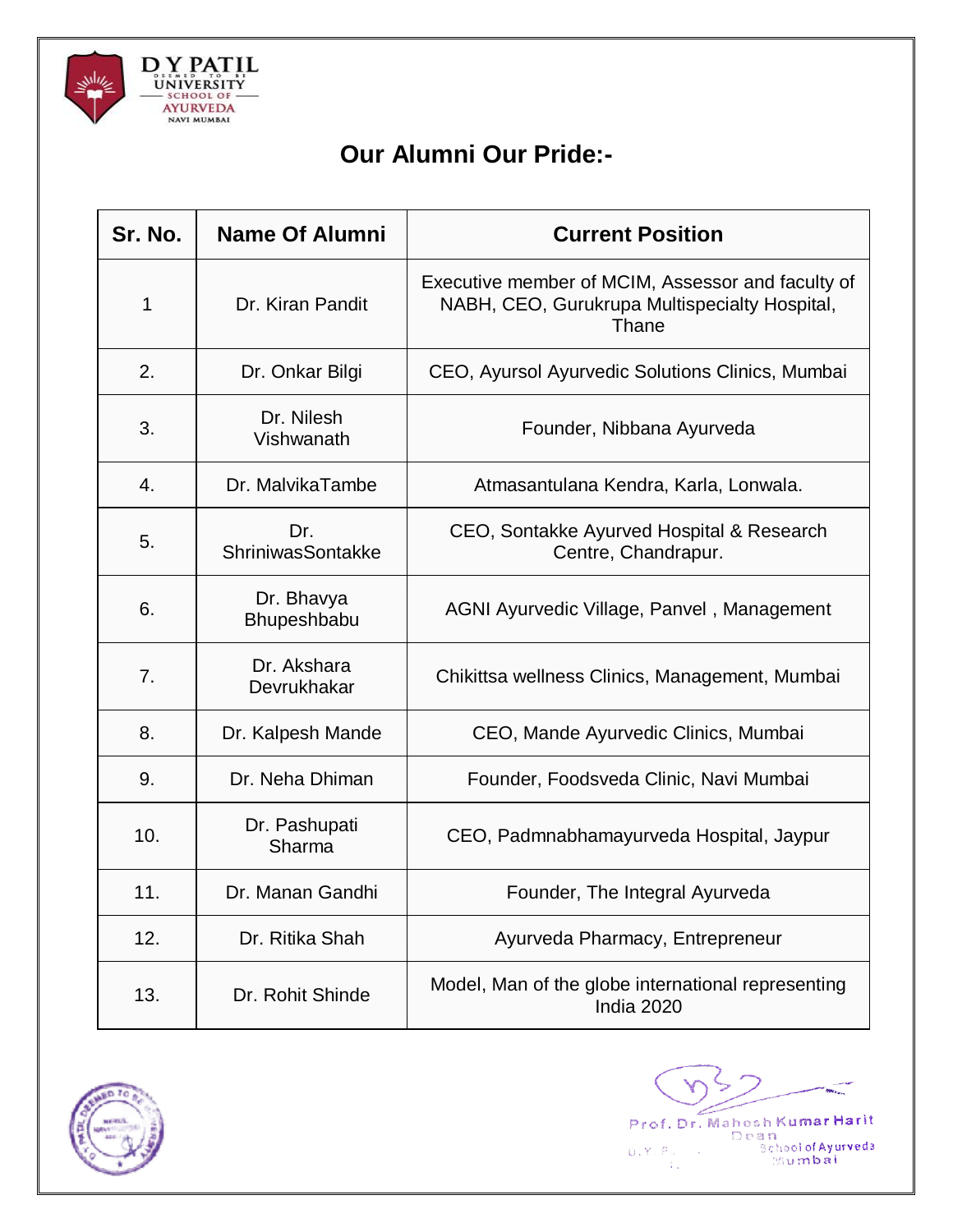

| 14. | Dr. Apexa Patil          | Co-Founder, Nibbana Ayurveda       |
|-----|--------------------------|------------------------------------|
| 15. | Dr. Amit Khandare        | <b>IKS Health</b>                  |
| 16. | Dr. Prasad Dhabolkar     | Successful clinician               |
| 17. | Dr. Sunil Parab          | Academician                        |
| 18. | Dr. Megha Patil          | Successful Integrated practitioner |
| 19. | Dr. Amit Rathi           | Successful clinician               |
| 20. | Dr. RajanChoudary        | Integrated practitioner            |
| 21. | Dr. Archana Singh        | Integrated practitioner            |
| 22. | Dr. Aniket Mahajan       | Integrated practitioner            |
| 23. | Dr. Amit Dhaiygude       | Successful clinician               |
| 24. | Dr. Priyanka Mistry      | Integrated practitioner            |
| 25. | Dr. Limaye Sangita       | Successful clinician               |
| 26  | Dr. KambleShubhangi      | Successful clinician               |
| 27  | Dr. Renushe Abhijeet     | Integrated practitioner            |
| 28  | Dr. Indore Kalpesh       | Successful clinician               |
| 29  | Dr. NigudkarGovinda      | Successful clinician               |
| 30  | Dr. Derashri Bhavin      | Successful clinician               |
| 31  | Dr. Gorivale<br>Darshana | Integrated practitioner            |
| 32  | Dr. Singh Tushar         | Successful clinician               |



Y Prof. Dr. Mahesh Kumar Harit<br>Dean<br>Schoolof Ayurveda<br>Limbai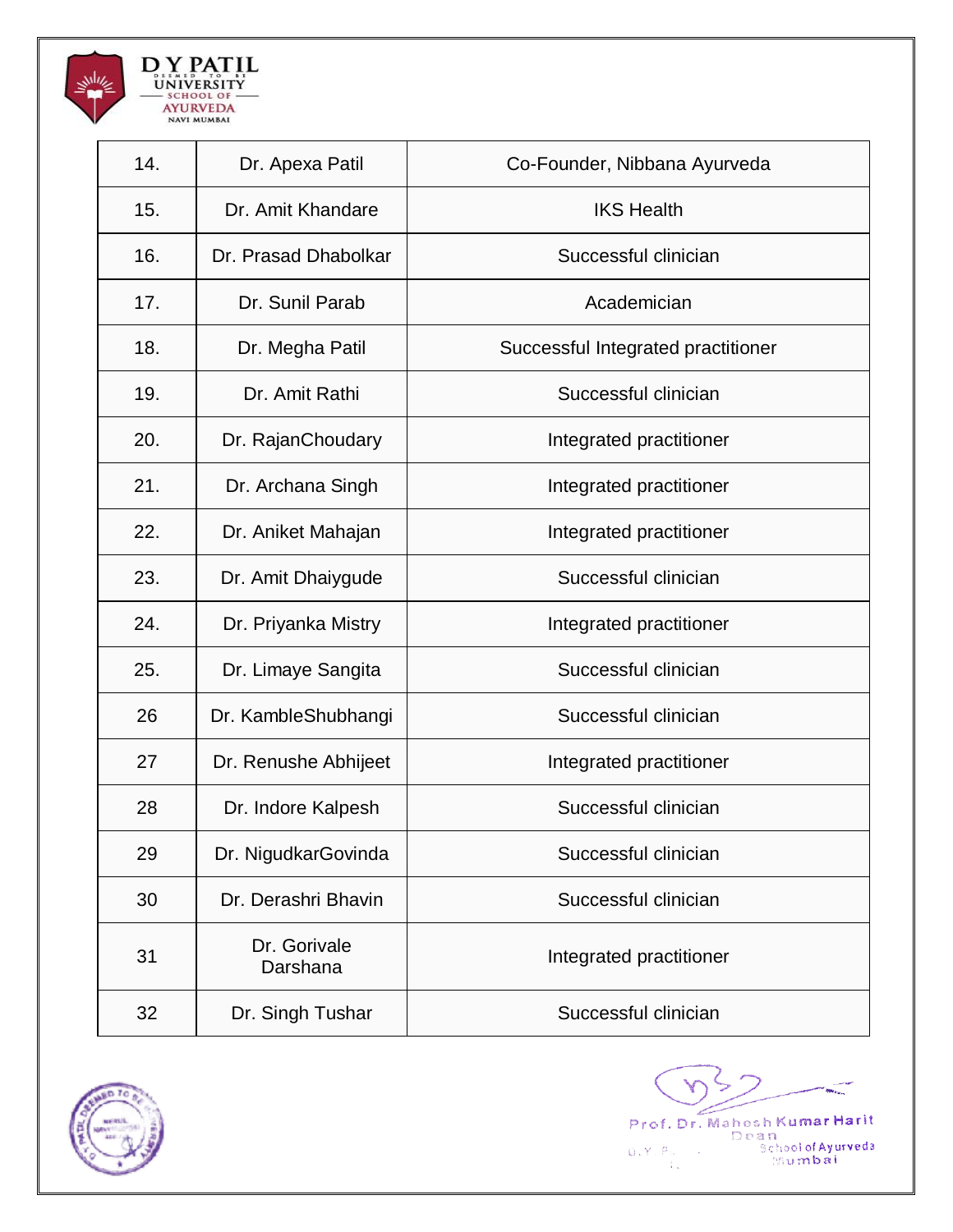

| 33. | Dr. Aijaz Dandekar      | Integrated practitioner           |
|-----|-------------------------|-----------------------------------|
| 34. | Dr. Prashant Kadam      | Successful clinician              |
| 35. | Dr. Milind Patil        | Integrated practitioner           |
| 37  | Dr. Patil Bhushan       | Successful clinician              |
| 38. | Dr. Patil Ratnaraj      | Integrated practitioner           |
| 39. | Dr. TambeGojashree      | Successful clinician              |
| 40. | Dr. Batwal Vinaya       | Integrated practitioner           |
| 41. | Dr. Akshay Pathak       | Academician                       |
| 42. | Dr.<br>YogeshTamahnakar | Integrated practitioner           |
| 43. | Dr. Ajay Sonwane        | Successful clinician              |
| 44. | Dr. Dinesh Gavand       | Integrated practitioner           |
| 45. | Dr. SanketDhariya       | Successful clinician              |
| 46  | Dr.<br>SwapnilMumbaikar | Integrated practitioner           |
| 47. | Dr. Abdul Moiz          | Successful clinician              |
| 48. | Dr. Shiva Akhani        | Co-Founder, The Integral Ayurveda |
| 49. | Dr. Sagar Pawar         | Integrated practitioner           |
| 50. | Dr.Ravindra Sharma      | Academician                       |
| 51. | Dr. Shailendra Shukla   | Successful clinician              |
| 52. | Dr. Vinod Patil         | Integrated practitioner           |



Y Prof. Dr. Mahesh Kumar Harit<br>Dean<br>Schoolof Ayurveda<br>Limbai